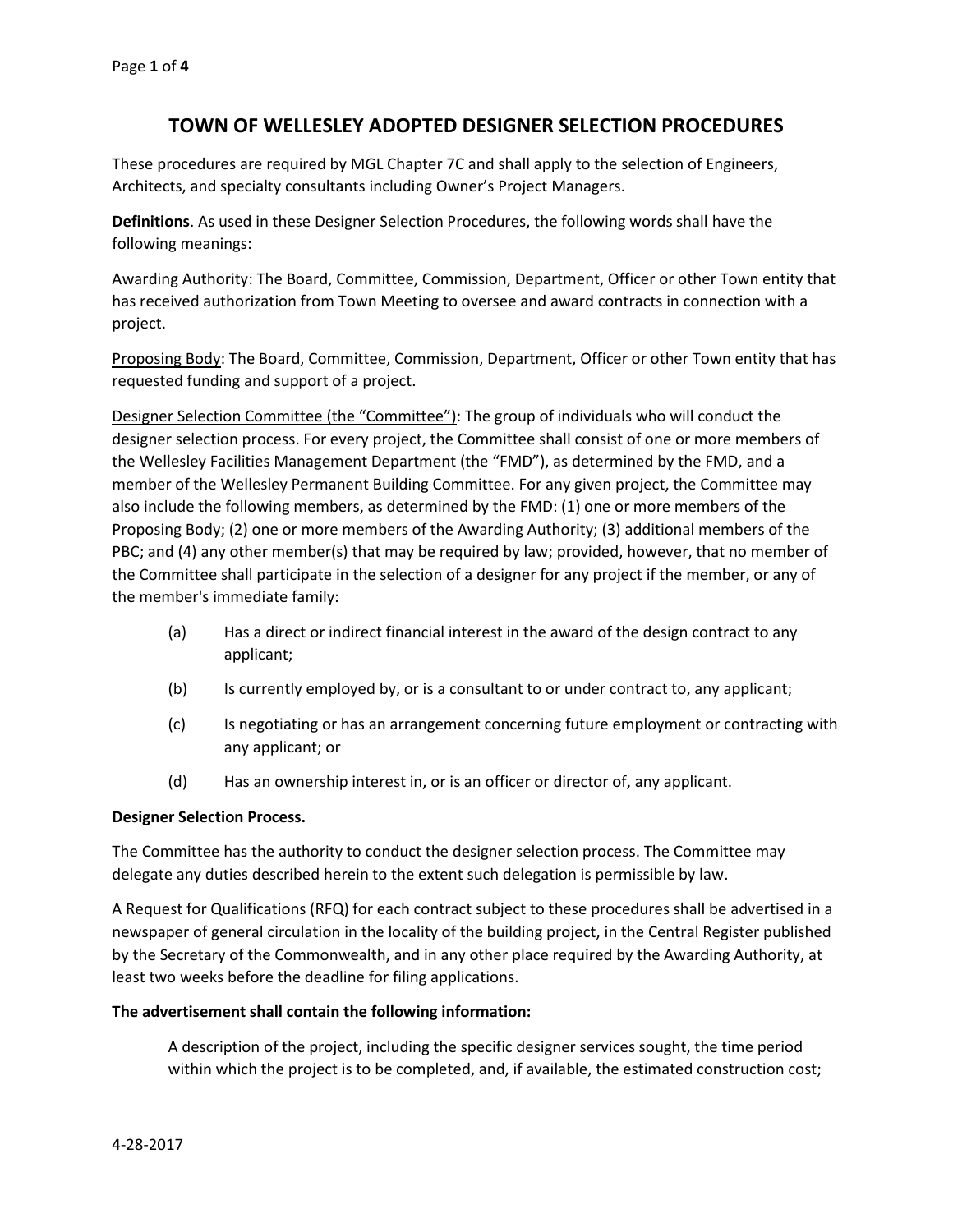If there is a program for the building project, a statement of when and where the program will be available for inspection by applicants;

When and where a briefing session (if any) will be held;

The qualifications required of applicants;

The categories of designers' consultants, if any, for which applicants must list names of consultants they may use;

Whether the fee has been set including not-to-exceed amounts or will be negotiated; if the fee has been set, the amount of the fee must be listed in the advertisement;

When and where the RFQ can be obtained and the applications must be delivered.

The RFQ shall include the current "Standard Designer Application Form for Municipalities and Public Agencies not within DSB Jurisdiction. The Application Form may be amended by the Approving Body to include additional information on a project-specific basis.

### **The Committee shall evaluate applicants based on the following criteria:**

Prior similar experience;

Past performance on public and private projects;

Financial stability;

Qualifications of proposed personnel, including project manager

Identity and qualifications of the consultants who will work with the applicants on the project;

Project approach

Any other criteria that the Committee considers relevant to the project.

The Committee shall select at least three finalists. Finalists may be required to appear for an interview or provide additional information to the Committee, provided that all finalists are afforded an equal opportunity to do so.

The Committee shall rank the finalists in order of qualification and transmit the list of ranked finalists to the Awarding Authority. No person or firm, including applicants' listed consultants, debarred pursuant to M.G.L. c. 149, § 44C, shall be included as a finalist on the list.

The list must be accompanied by a written explanation of the reasons for selection including the recorded vote, if any. The written explanation and recorded vote, if any, shall be public records and shall be maintained in the contract file.

If the fee was set prior to the selection process, the Awarding Authority shall select a designer from the list of finalists. If the Awarding Authority selects a designer other than the one ranked first by the Committee, the Awarding Authority shall file a written justification for the selection with the Committee and Awarding Authority and maintain a copy in the contract file.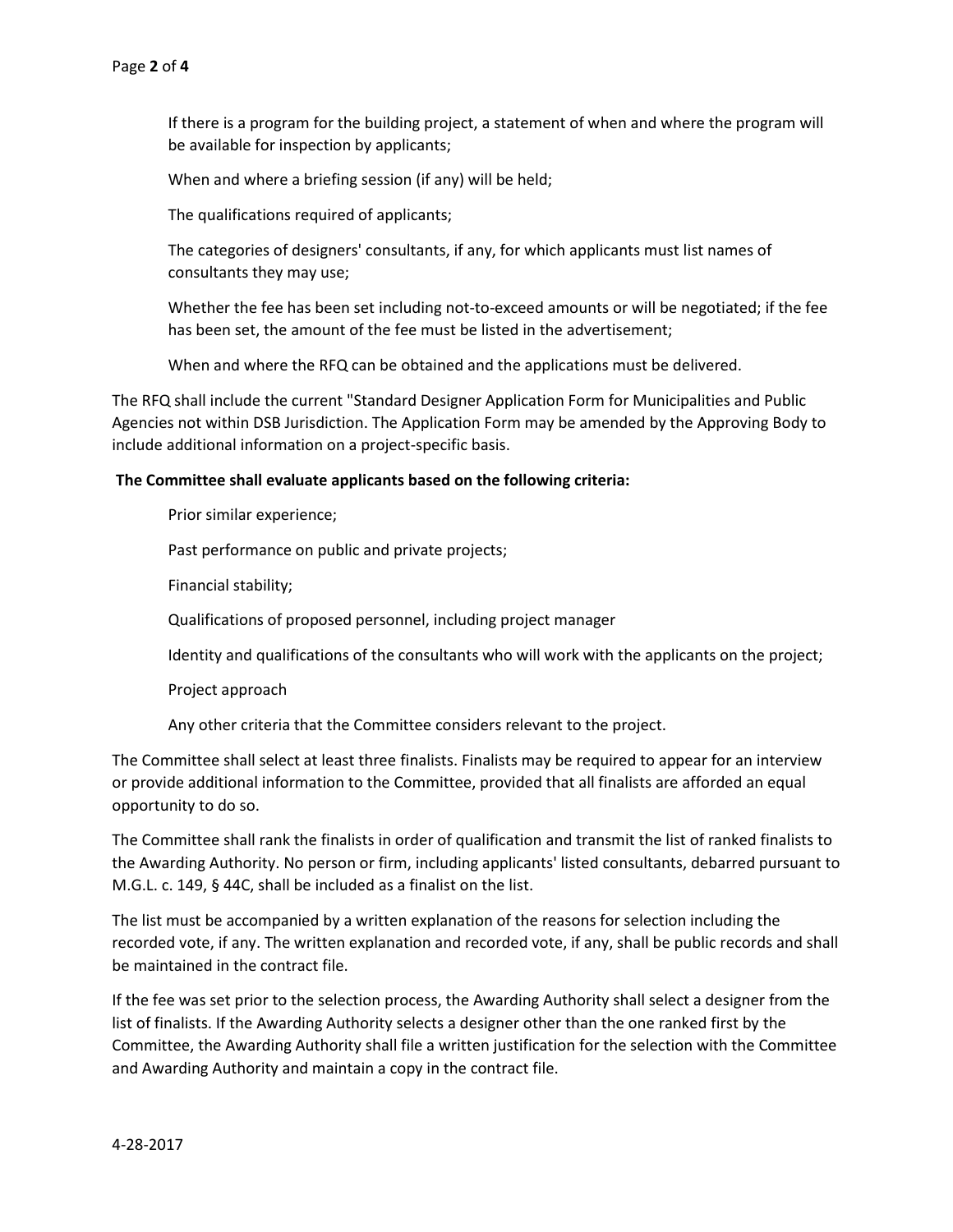If the fee is to be negotiated with or without a not-to-exceed limit, the Awarding Authority shall review the list of finalists and may exclude any designer from the list if a written explanation of the exclusion is filed with the Committee and maintained in the contract file. The Awarding Authority shall request a fee proposal from the first ranked designer remaining on the list and begin contract negotiations. If the Awarding Authority is unable to negotiate a satisfactory fee with the first ranked designer, negotiations shall be terminated and undertaken with the remaining designers, one at a time, in the order in which they were ranked by the Committee until agreement is reached. In no event may a fee be negotiated which is higher than the maximum fee set by the Proposing Board prior to selection of finalists.

If the Awarding Authority is unable to negotiate a satisfactory fee with any of the finalists, the Awarding Authority shall recommend that the Committee select additional finalists.

The Awarding Authority may allow a designer who conducted a feasibility study to continue with the design of a project. However, the Awarding Authority may commission, at its discretion, an independent review, by a knowledgeable and competent individual or business doing such work, of the feasibility of the designer's work to insure its reasonableness and its adequacy before allowing the designer to continue on the project, provided the Awarding Authority otherwise complies with the statutory requirements for selecting a designer under Chapter 7C of the General Laws, including those set forth in M.G.L. c. 7C, § 54(a)(i).

### **Every contract for design services shall include the following:**

Certification that the designer, construction manager, or owner's project manager has not given, offered, or agreed to give any person, corporation, or other entity any gift, contribution, or offer of employment as an inducement for, or in connection with, the award of the contract for design services;

Certification that no consultant to, or subcontractor for, the designer, construction manager, or owner's project manager has given, offered, or agreed to give any gift, contribution, or offer of employment to the designer or construction manager, or to any other person, corporation, or entity as an inducement for, or in connection with, the award to the consultant or subcontractor of a contract by the designer or construction manager;

Certification that no person, corporation, or other entity, other than a bona fide full-time employee of the designer,construction manager, or owner's project manager has been retained or hired by the designer or construction manager to solicit for or in any way assist the designer or construction manager in obtaining the contract for design services upon an agreement or understanding that such person, corporation, or other entity be paid a fee or other consideration contingent upon the award of the contract to the designer; and

Certification that the designer has internal accounting controls as required by M.G.L. c. 30, § 39R(c), and that the designer has filed and will continue to file an audited financial statement as required by M.G.L. c. 30, § 39R(d).

All fees shall be stated in design contracts, and in any subsequent amendments thereto, as a total dollar amount. Contracts may provide for equitable adjustments in the event of changes in scope or services.